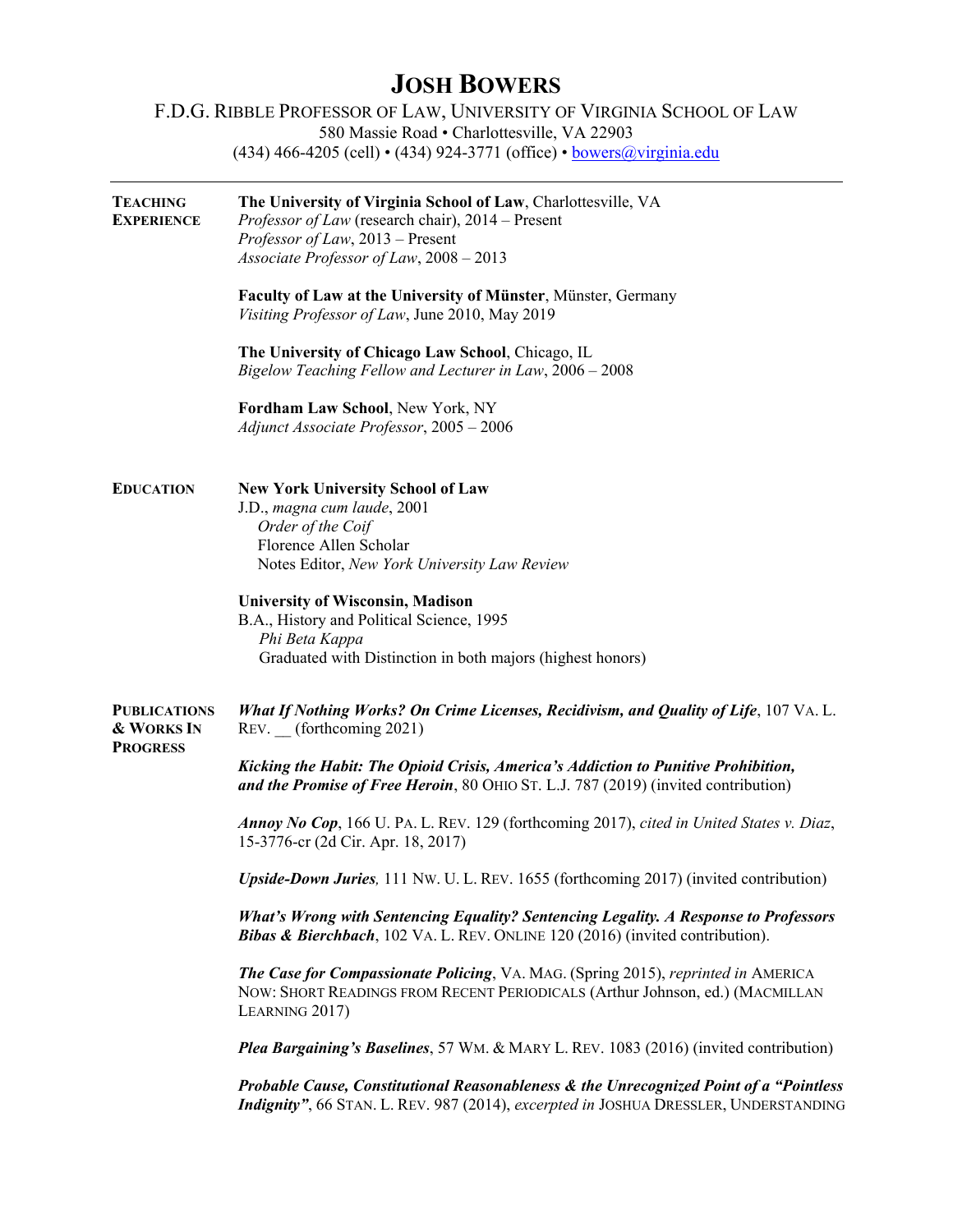CRIMINAL PROCEDURE: ADJUDICATION (LEXISNEXIS 2017).

*Two Rights to Counsel*, 70 W&L L. REV. 1133 (2013) (invited contribution)

**Lafler v. Cooper***,* **Missouri v. Frye***, and the Subtle Art of Winning by Losing*, 25 FED. SENT'G REP. 126 (Dec. 2012) (invited contribution)

*The Normative Case for Normative Grand Juries***,** 47 WAKE FOREST L. REV. 319 (2012) (invited contribution), *cited in United States v. Stevenson*, 2:17-00047-cr (S.D. W.Va. Apr. 12, 2018)

*Perceptions of Fairness and Justice: The Shared Aims and Occasional Conflicts of Legitimacy and Moral Credibility*, 47 WAKE FOREST L. REV. 211 (2012) (with Paul H. Robinson), *cited in Rosales-Mireles v. United States*, 138 S.CT. 1897 (2018); *excerpted in* PAUL H. ROBINSON, CRIMINAL LAW: CASE STUDIES & CONTROVERSIES (3d ed. Aspen Publishing 2012)

*Life Without Parole and the Death of Equitable Discretion*, in LIFE WITHOUT PAROLE: THE NEW DEATH PENALTY (Austin Sarat & Charles Ogletree, eds.) (NYU Press, 2012) (invited contribution)

*Blame by Proxy: Political Retributivism and its Problems, a Response to Dan Markel*, 1 VA. J. CRIM L. 138 (2012) (invited contribution)

*Fundamental Fairness & the Path from* **Santobello** *to* **Padilla:** *A Response to Professor Bibas*, 2 CAL L. REV. CIR. 52 (2011) (invited contribution)

*Physician, Heal Thyself: Discretion and the Problem of Excessive Prosecutorial Caseloads, A Response to Adam Gershowitz and Laura Killinger*, 106 N.W. L. REV. COLLOQUY 143 (2011) (invited contribution)

*Legal Guilt, Normative Innocence, and the Equitable Decision Not to Prosecute*, 110 COLUM. L. REV. 1655 (2010)

*Grand Jury Nullification: Black Power in the Charging Decision*, in CRIMINAL LAW CONVERSATIONS (Paul Robinson, Kim Ferzan & Stephen Garvey, eds.) (Oxford Press 2009)

*Accuracy and Legitimacy*, in CRIMINAL LAW CONVERSATIONS (Paul Robinson, Kim Ferzan & Stephen Garvey, eds.) (Oxford Press 2009)

*The Unusual Man in the Usual Place: A Reply to Professors Stephanos Bibas, George Thomas, and Ronald Wright*, 157 U. Pa. L. Rev. PENNUMBRA 260 (2009)

*Punishing the Innocent*, 156 U. PA. L. REV. 1117 (2008)

*Contraindicated Drug Courts*, 55 UCLA L. REV. 783 (2008), *excerpted in* Alex Kreit, CONTROLLED SUBSTANCES: CRIME, REGULATION AND POLICY (Carolina Academic Press 2013)

*Grassroots Plea Bargaining*, 91 MARQ. L. REV. 85 (2007) (invited contribution)

*The Integrity of the Game is Everything: Geographic Disparity in Three Strikes*,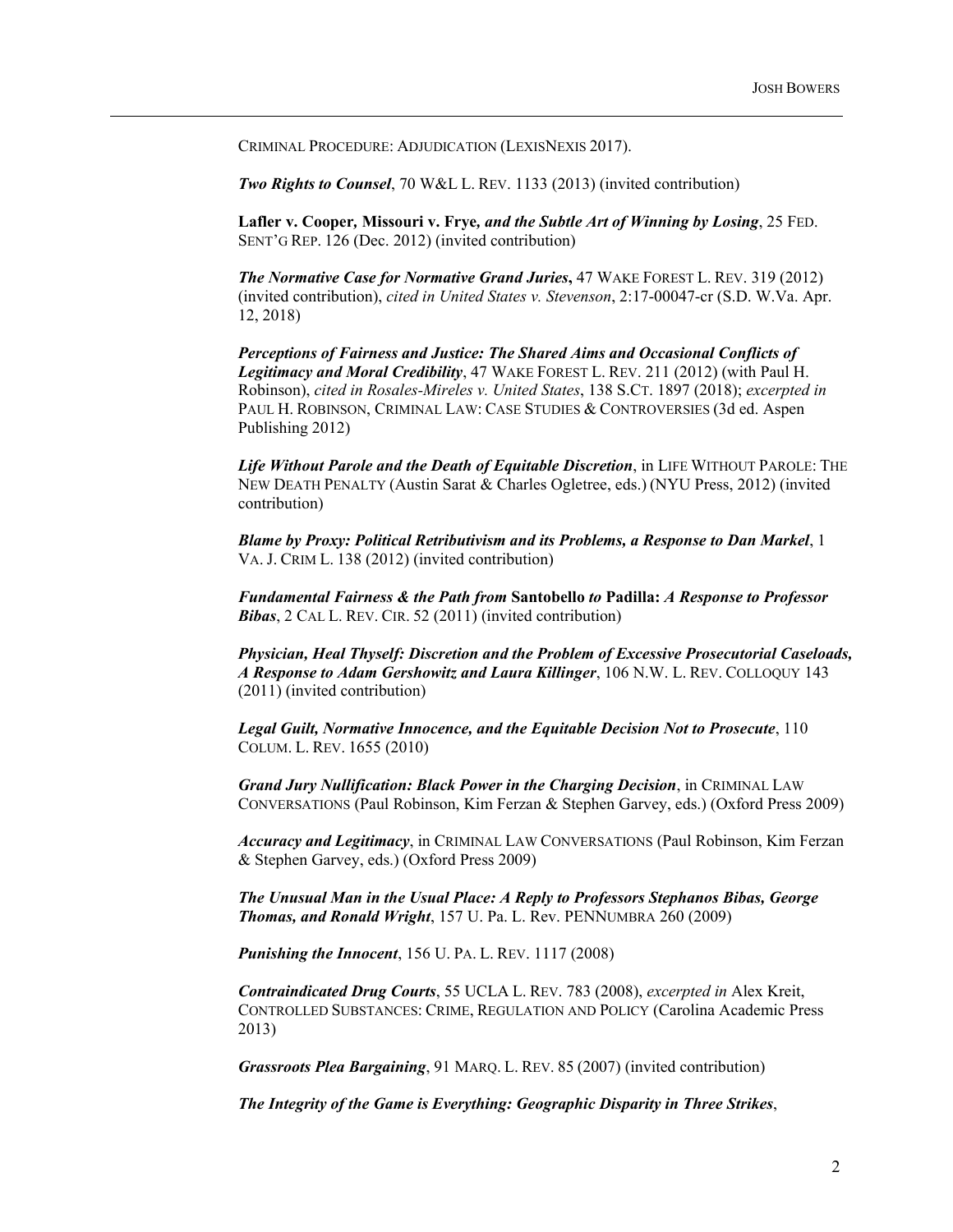|                                     | 76 N.Y.U. L. REV. 1164 (2001) (student note)                                                                                                                                                                                                                                        |
|-------------------------------------|-------------------------------------------------------------------------------------------------------------------------------------------------------------------------------------------------------------------------------------------------------------------------------------|
|                                     | <b>Cruel and Usual Formalism</b> (article in progress)                                                                                                                                                                                                                              |
|                                     | <b>Rotten Plea Bargains</b> (essay in progress)                                                                                                                                                                                                                                     |
| <b>RESEARCH</b><br><b>INTERESTS</b> | Criminal Procedure, Criminal Law, Criminal Theory, Criminal Justice, Plea<br>Bargaining, Police & Prosecutorial Discretion, Misdemeanor Enforcement &<br>Adjudication, Right to Counsel, Juries, Drug Treatment Courts, Drug Policy, Police &<br><b>Society, Constitutional Law</b> |
| <b>COURSES</b><br><b>TAUGHT</b>     | Substantive Criminal Law, Constitutional Law, Criminal Procedure Survey,<br>Criminal Adjudication, Contemporary Debates in Criminal Law, Plea Bargaining,<br>Advanced Topics in Law & Public Service, Rule of Law & Its Threats                                                     |
| <b>LAW SCHOOL</b><br><b>SERVICE</b> | <b>Law &amp; Public Service Program, Co-Director, 2013 – 2017; Faculty Advisor and Mentor,</b><br>$2017 -$ Present                                                                                                                                                                  |
|                                     | Faculty Publications Committee, Co-Chair, 2020 – Present                                                                                                                                                                                                                            |
|                                     | Public Service Committee, Co-Chair, 2014 – 2017, 2018 – Present                                                                                                                                                                                                                     |
|                                     | Claire Corcoran Award Selection Committee, Committee Member, 2014 - Present                                                                                                                                                                                                         |
|                                     | Powell Fellowship Selection Committee, Committee Member, 2014 - Present                                                                                                                                                                                                             |
|                                     | <b>Street Law Program, Faculty Advisor, 2011 – Present</b>                                                                                                                                                                                                                          |
|                                     | Ad-Hoc Committees on Hiring, Committee Member, 2015, 2019, 2021; Chair, 2016-17                                                                                                                                                                                                     |
|                                     | Center for Study of Race and Law Committee, Member, 2018 - 2019                                                                                                                                                                                                                     |
|                                     | Gregory Swanson Award Selection Committee, Committee Member, 2019                                                                                                                                                                                                                   |
|                                     | Symposium: One Year After Charlottesville, Co-Organizer, 2018                                                                                                                                                                                                                       |
|                                     | Appointments Committee, Vice Chair, 2017 - 2018                                                                                                                                                                                                                                     |
|                                     | Annual "Shaping Justice" Conference, Co-Organizer, 2016 - 2017; Moderator, 2020                                                                                                                                                                                                     |
|                                     | Workshop Committee, Committee Member, 2013-14, 2016 - 2017                                                                                                                                                                                                                          |
|                                     | Immigration Program Committee, Committee Member, 2014 - 2016                                                                                                                                                                                                                        |
|                                     | Student Scholarship Committee, Chair, 2010 - 2011, 2015 - 2016                                                                                                                                                                                                                      |
|                                     | Ad-Hoc Committees on Promotion and Retention, Committee Member, 2014; Chair, 2013                                                                                                                                                                                                   |
|                                     | AALS, House of Representatives, UVA Representative, 2014                                                                                                                                                                                                                            |
|                                     | Curriculum Committee, Committee Member, 2013 - 2014                                                                                                                                                                                                                                 |
|                                     | Faculty Retreat & Workshops Committee, Committee Member, 2013 - 2014                                                                                                                                                                                                                |
|                                     | Graduation Awards Committee, Chair, 2012 - 2013                                                                                                                                                                                                                                     |
|                                     | Graduate Program Committee, Committee Member, 2011 - 2013                                                                                                                                                                                                                           |
|                                     | Academic Affairs Committee, Committee Member, 2009 - 2010                                                                                                                                                                                                                           |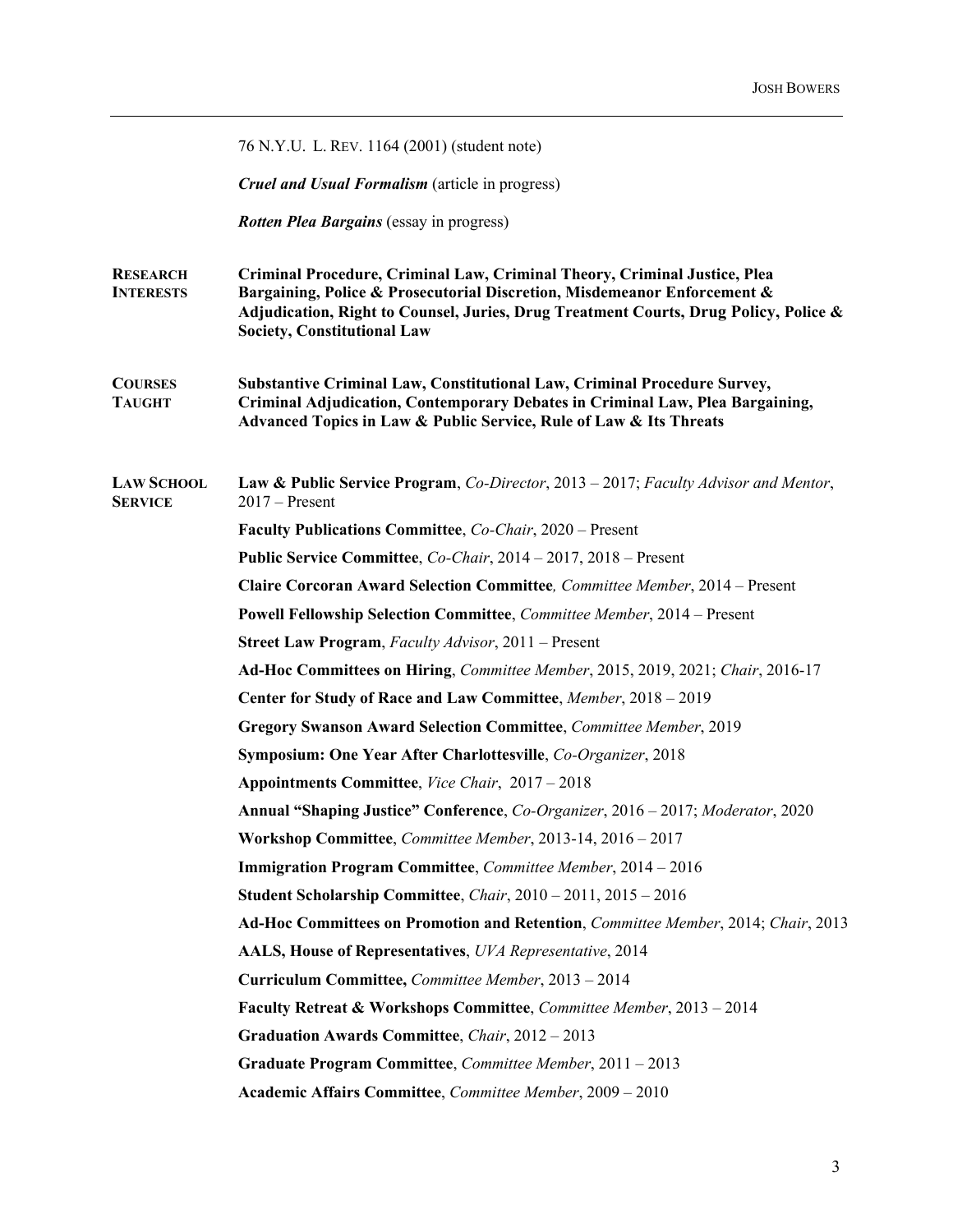**May Gathering**, *Co-Organizer*, 2009

| <b>OTHER</b><br><b>PROFESSIONAL</b><br><b>SERVICE</b>    | Legal Aid Justice Society, Board Member, 2014 – Present; Budget Committee Member,<br>$2020$ – Present                                                                                                      |
|----------------------------------------------------------|------------------------------------------------------------------------------------------------------------------------------------------------------------------------------------------------------------|
|                                                          | Yale Law Journal, Peer Referee, 2014 - Present                                                                                                                                                             |
|                                                          | Leadership in Academic Matters, Faculty Participant, 2019 - 2020                                                                                                                                           |
|                                                          | <b>Uniform Law Commission, Alternatives to Bail Committee, Reporter, 2018 - 2020</b>                                                                                                                       |
|                                                          | Charlottesville Civilian Review Board, Member, 2018 - 2019                                                                                                                                                 |
|                                                          | Pan-University Risk Management Committee, Committee Member, 2016 - 2018                                                                                                                                    |
|                                                          | Law & Philosophy, Peer Referee, $2016 - 2018$                                                                                                                                                              |
|                                                          | Charlottesville Police Foundation, Board Member, 2011 - 2013                                                                                                                                               |
|                                                          | ABA Comprehensive Representation Task Force, Committee Member, 2010 - 2013                                                                                                                                 |
| <b>JUDICIAL</b><br><b>CLERKSHIP</b>                      | The Honorable Dennis Jacobs,<br>United States Court of Appeals for the Second Circuit, New York, NY<br>Judicial Clerk, $2001 - 2002$                                                                       |
| <b>OTHER</b><br><b>PROFESSIONAL</b><br><b>EXPERIENCE</b> | The University of Virginia School of Law, Charlottesville, VA<br><i>Professor of Law</i> (research chair), 2014 – Present<br>Professor of Law, 2013 – Present<br>Associate Professor of Law, $2008 - 2013$ |
|                                                          | Faculty of Law at the University of Münster, Münster, Germany<br>Visiting Professor of Law, June 2010, May 2019                                                                                            |
|                                                          | The University of Chicago Law School, Chicago, IL<br>Bigelow Teaching Fellow and Lecturer in Law, 2006 - 2008                                                                                              |
|                                                          | Fordham Law School, New York, NY<br>Adjunct Associate Professor, 2005 - 2006                                                                                                                               |
|                                                          | The Bronx Defenders, Bronx, NY<br>Staff Attorney, 2003 - 2006                                                                                                                                              |
|                                                          | Morvillo, Abramowitz, Grand, Iason, Anello & Bohrer, New York, NY<br>$Associate$ , 2002 - 2003                                                                                                             |
|                                                          | Legal Aid Society, Juvenile Rights Division, Brooklyn, NY<br>Legal Intern, $2000 - 2001$                                                                                                                   |
|                                                          | Legal Aid Society, Federal Defender Division, Brooklyn, NY<br>Summer Legal Intern, 2000                                                                                                                    |
|                                                          | Legal Services for Prisoners with Children, San Francisco, CA<br>Summer Legal Intern, 1999                                                                                                                 |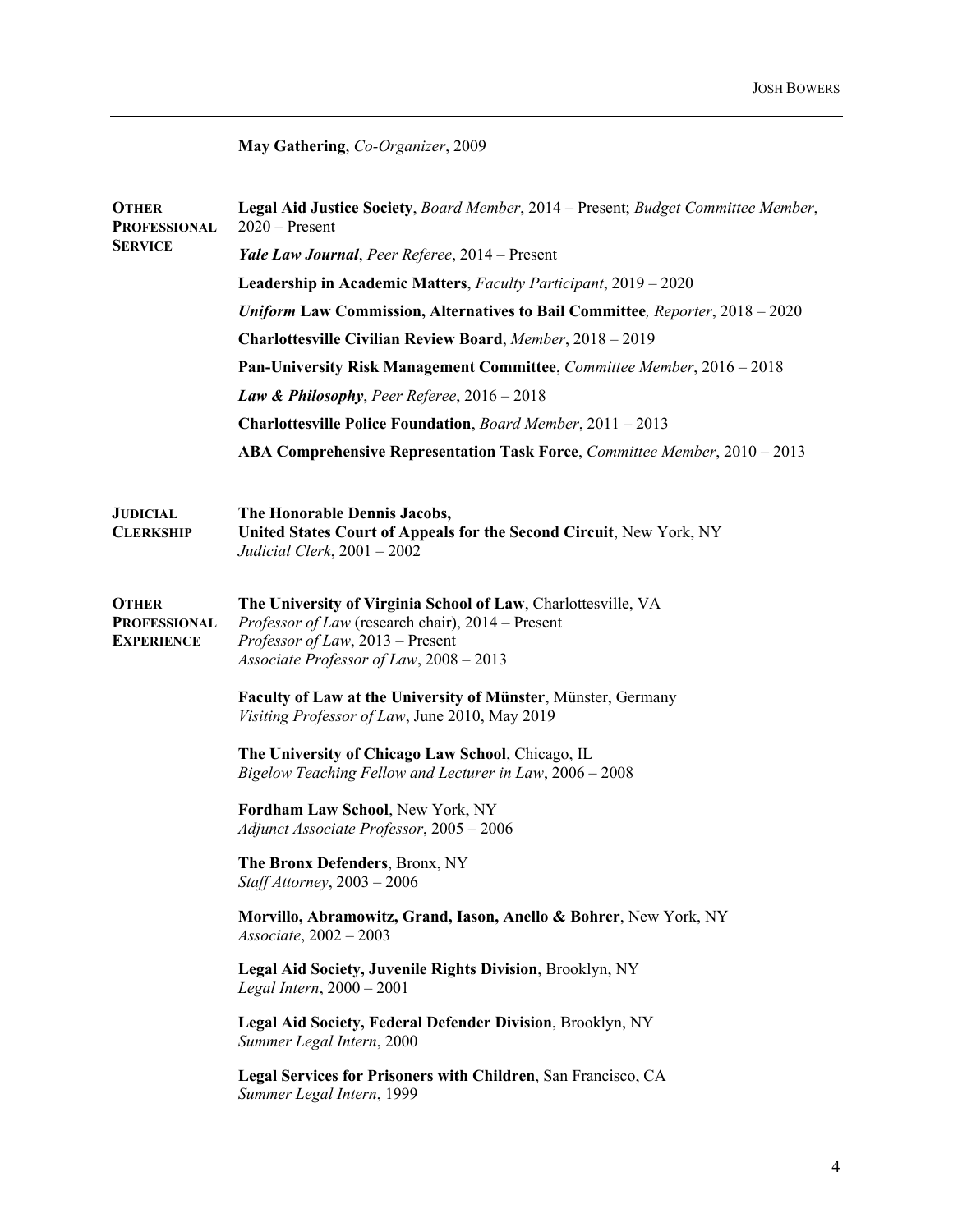**Prisoners' Rights Education Project**, Bedford Hills, NY *Director and Teacher*, 1998 – 2000

**"The People's Court,"** New York, NY *Legal Researcher*, 1998 – 1999

**DeZavala Elementary School**, Houston, TX *Fifth Grade Teacher*, 1995 – 1997

**SELECTED PRESENTATIONS** November 2020 **"What If Nothing Works?"** Faculty Workshop, University of Virginia School of Law,

> *"Addiction Maintenance & the Promise of Free Heroin***,"** Conference on the Opioid Crisis in Rural America, Moritz College of Law, October 2018

> **"Crime Licenses,"** Summer Faculty Workshop, University of Virginia School of Law, July 2018

**"Crime Licenses,"** Law & Society Annual Meeting, June 2018

**"Crime Licenses,"** Faculty Workshop Series, St. Johns University School of Law, April 2018

**"Upside-Down Juries,"** Democratizing Criminal Law Conference, Northwestern University Pritzker School of Law, November 2016

**"Annoy No Cop,"** Criminal Law & Criminal Justice Seminar, London School of Economics, October 2016

**"Understanding the Police,"** Faculty Workshop, University of Virginia School of Law, April 2016

**"The Legality of Indignity, The Power of Equal Concern and Respect: Community Policing in the Age of 'Black Lives Matter',"** National Executive Institute, September 2015 (presentation to approximately fifty police chiefs, FBI agents, and other senior law enforcement officials)

**"Legality & Rough Justice,"** UW Law Colloquium, University of Washington School of Law, March 2015

**"Plea Bargaining & Coercion's Constitutional Baselines,"** Plea Bargaining Regulation: The Next Criminal Procedure Frontier, William & Mary Law School, February 2015

**"Legality & Rough Justice,"** Summer Faculty Workshop, University of Virginia School of Law, June 2014

**"Legality as a License, not a Limit,"** AALS Workshop on Criminal Justice, June 2013

**"Two Rights to Counsel,"** Law & Society Annual Meeting, June 2013

**"A Dignitary Approach to the Fourth Amendment,"** The University of Chicago Criminal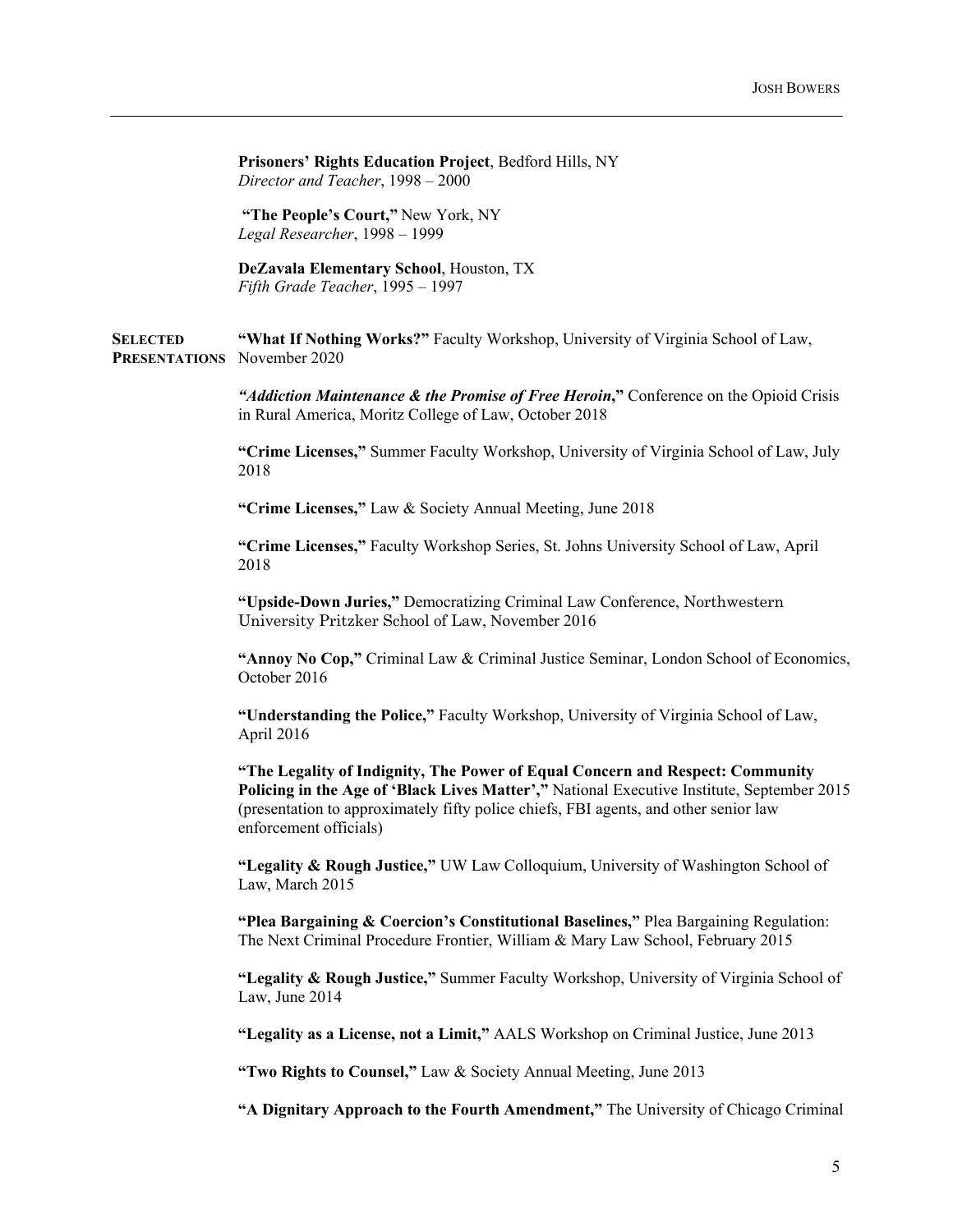Justice Roundtable, April 2013

**"A Dignitary Approach to the Fourth Amendment,"** Faculty Workshop Series, University of Missouri Law School, April 2013

**"Drug Courts & Drug Policy,"** Moderator, Conference on Criminal Law & the Modern Court, New York University School of Law, Center on the Administration of the Criminal Law, April 2013

**"A Dignitary Approach to the Fourth Amendment,"** Criminal Theory Colloquium, New York University School of Law, March 2013

**"Two Rights to Counsel,"** *Gideon at 50: Reassessing the Right to Counsel Symposium*, Washington & Lee School of Law, November 2012

**"Police, Prosecutors, and Misdemeanors,"** Misdemeanor Roundtable, New York University School of Law, July 2012

**"The Unrecognized Constitutional Point of a 'Pointless Indignity,'"** Summer Faculty Workshop, University of Virginia School of Law, July 2012

**"Equitable Discretion as a Rule of Law,"** Public Law & Legal Theory Workshop, University of Chicago Law School, April 2012

**"Equitable Discretion as a Rule of Law,"** Faculty Enrichment Workshop, Florida State University College of Law, March 2012

**"The Normative Case for Normative Grand Juries,"** Conference on Community Prosecution and Defense, Wake Forest University School of Law, November 2011

**"Beyond Immigration: Litigating Expansions of** *Padilla***,"** *Padilla* and the Future of the Defense Function, Cardozo School of Law, June 2011

**"Life Without Parole and the Death of Equitable Discretion,"** LWOP Conference, Amherst College, December 2010

**"Legal Guilt, Normative Innocence, and the Equitable Decision Not to Prosecute,"** Faculty Workshop Series, Stanford Law School, April 2010

**"A Comment on Jeffrey Fagan's Principal Arguments,"** Olin Conference on the Law & Economics of Crime, University of Virginia School of Law, March 2010

**"Legal Guilt, Normative Innocence, and the Equitable Decision Not to Prosecute,"** Student Scholarly Lunch, University of Virginia School of Law, March 2010

**"Legal Guilt, Normative Innocence, and the Equitable Decision Not to Prosecute,"** Faculty Workshop Series, Michigan State University College of Law, March 2010

**"Contraindicated Drug Courts,"** Works in Progress Seminar, University of Chicago Law School, September 2007

**"Contraindicated Drug Courts,"** NEPOC Annual Conference, Southern New England